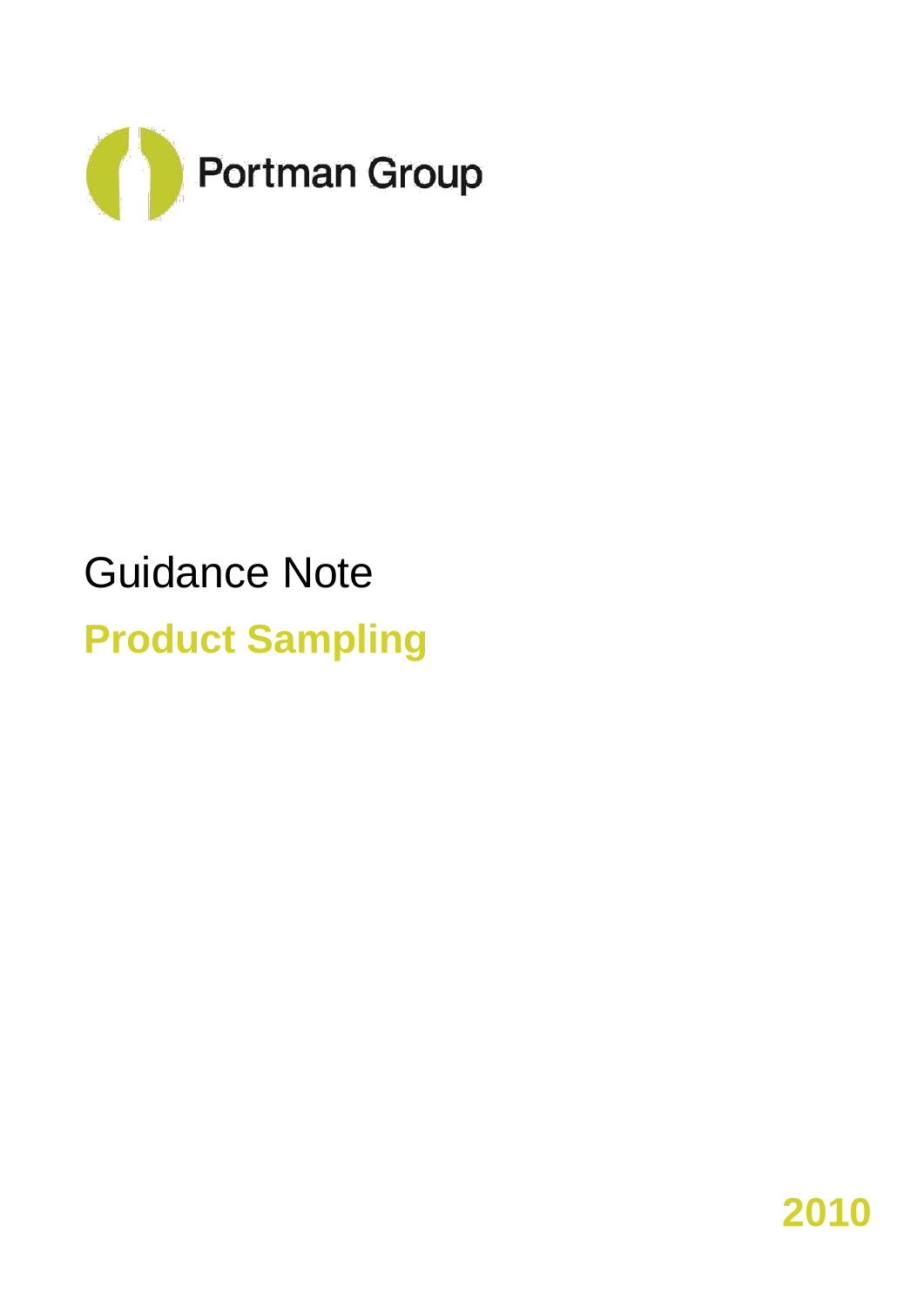# **Product Sampling**

*This help note is intended to help drinks producers comply with The Portman Group's (TPG's) Code of Practice on the Naming, Packaging and Promotion of Alcoholic Drinks. The help note represents the opinion of TPG's Advisory Service. Please note that the Independent Complaints Panel (ICP) is the final arbiter on how the Code should be interpreted and applied. Following the advice in this document is no guarantee that your product's packaging or promotion will not be found in breach of the Code of a complaint is received.*

## **INTRODUCTION**

Sampling can be defined as the unconditional giving away of alcohol to the general public in a public place, including licensed premises (unless the premises are being used for a private function). It allows consumers to assess free of charge the taste and quality of a product while allowing producers to test a new product, or create brand awareness for an established product. These guidelines have been produced by The Portman Group as a checklist of things to consider before embarking on sampling activity.

### **LEGAL POSITION**

Unlike the sale of alcohol, sampling alcohol in public areas does not require any sort of licence, but it is advisable to seek written permission from the relevant Local Authority that no other formal agreement is required. The Criminal Justice and Police Act 2001 enables Local Authorities in England and Wales to designate any public place as a non-drinking area if satisfied that consumption of intoxicating liquor in that place has caused nuisance, annoyance or disorder.

The area would be covered by an Alcohol Designation Order which replaces any existing alcohol bylaws. The Act provides the Police with the power to enforce this restriction by requiring a person not to consume alcohol in the named public place and, if required, to confiscate the alcohol. Local Councils in Scotland have similar powers under the Local Government (Scotland) Act 1973. If you are contemplating sampling activity in any public area then check with the relevant Local Authority that it is not covered by a Designation Order, or its equivalent in Scotland.

Please note that there may be other legal issues to be considered when undertaking sampling activity. The help note is not intended to be a comprehensive guide to the law and companies are therefore urged to obtain their own legal advice before embarking on any activity.

### **REQUIREMENTS UNDER THE CODE**

All elements of sampling activity (including, for example, supporting materials and script for sampling staff) are required to comply with all of the Code's provisions in both the spirit and the letter. There are two Code rules, however, that have particular relevance to sampling activity. They are as follows:

3.2(f) *[Sampling should not] encourage illegal, irresponsible or immoderate consumption, such as binge-drinking, drunkenness or drinkdriving.*

3.2(h) *[Sampling should not] have a particular appeal to under 18s*.

Below, we consider various issues arising under these two rules, and offer advice on how best to avoid problems under the Code and achieve best practice.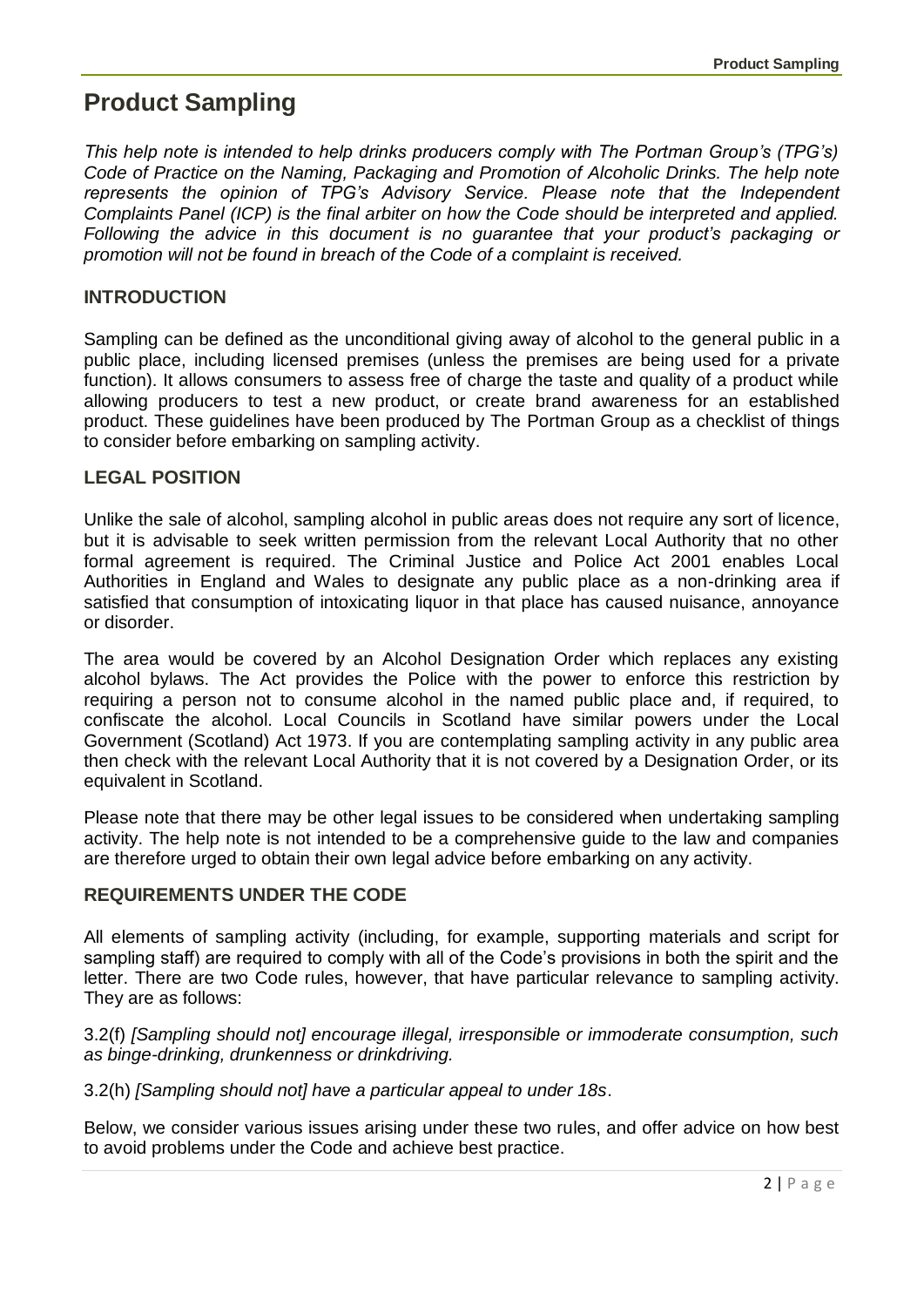## **APPEAL TO UNDER 18s**

In order to avoid your sampling activity having a particular appeal to under 18s:

- Only offer samples to people who are over the age of 18. If in doubt ask for proof of age (driving licence, passport or PASS-accredited proof of age card like The Portman Group's Proof of Age card). If proof of age cannot be supplied and you have any doubts as to whether the person is over 18 then you should politely refuse to offer them a sample.
- Sampling should not occur in or near areas that attract or appeal predominantly to children and young people (e.g. youth clubs, schools, bowling alleys).
- Ensure the sample is to be consumed by the person receiving it, i.e., it should not be obtained for someone else's consumption.
- If the activity is to take place in a public area, avoid using promotional equipment, materials or themes that are likely to have a particular appeal to under-18s (e.g. a birthday party themed stand with balloons and clowns). Where sampling will only take place in the controlled environment of the on-trade, allowances may be made for elements that would otherwise have an under 18 appeal.
- While rule 3.2(i) of the Code requires that marketing materials should not feature images of drinkers who are, or look, under 25 years of age, this is not relevant to sampling staff. Such staff, however, should be, and look, over 18 years of age.

#### **SAMPLING IN LOCATIONS WHERE PEOPLE ARE LIKELY TO BE DRIVING**

In order to avoid encouraging drink-driving, one should clearly avoid deliberately targeting sampling activity at drivers. This would normally rule out sampling in stand-alone car-parks. It may be considered acceptable under the Code, however, to conduct sampling immediately outside a licensed premise (e.g. a pub or supermarket) in which the sampled product is on sale.

This might involve sampling in an area which is on the fringe of a car-park serving those premises.

If contemplating sampling in this type of location:

- It would be advisable to keep sample sizes small, for example no more than 0.5 of a unit<sup>1</sup>, just enough for the consumer to assess the taste and quality of the product.
- Restrict samples to one per person.

 $\overline{\phantom{a}}$ 

- Restrict samples only to people entering premises; that way you can ensure that those people that are in charge of a vehicle will not resume driving immediately.
- It would be good practice to have on display anti drink-drive messages and material. The Portman Group may be able to provide such material.

 $1$  Units can be calculated by multiplying the volume of the drink (in ml) by its alcoholic strength (in ABV%) and dividing by 1000. For more details, visit drinkaware.co.uk